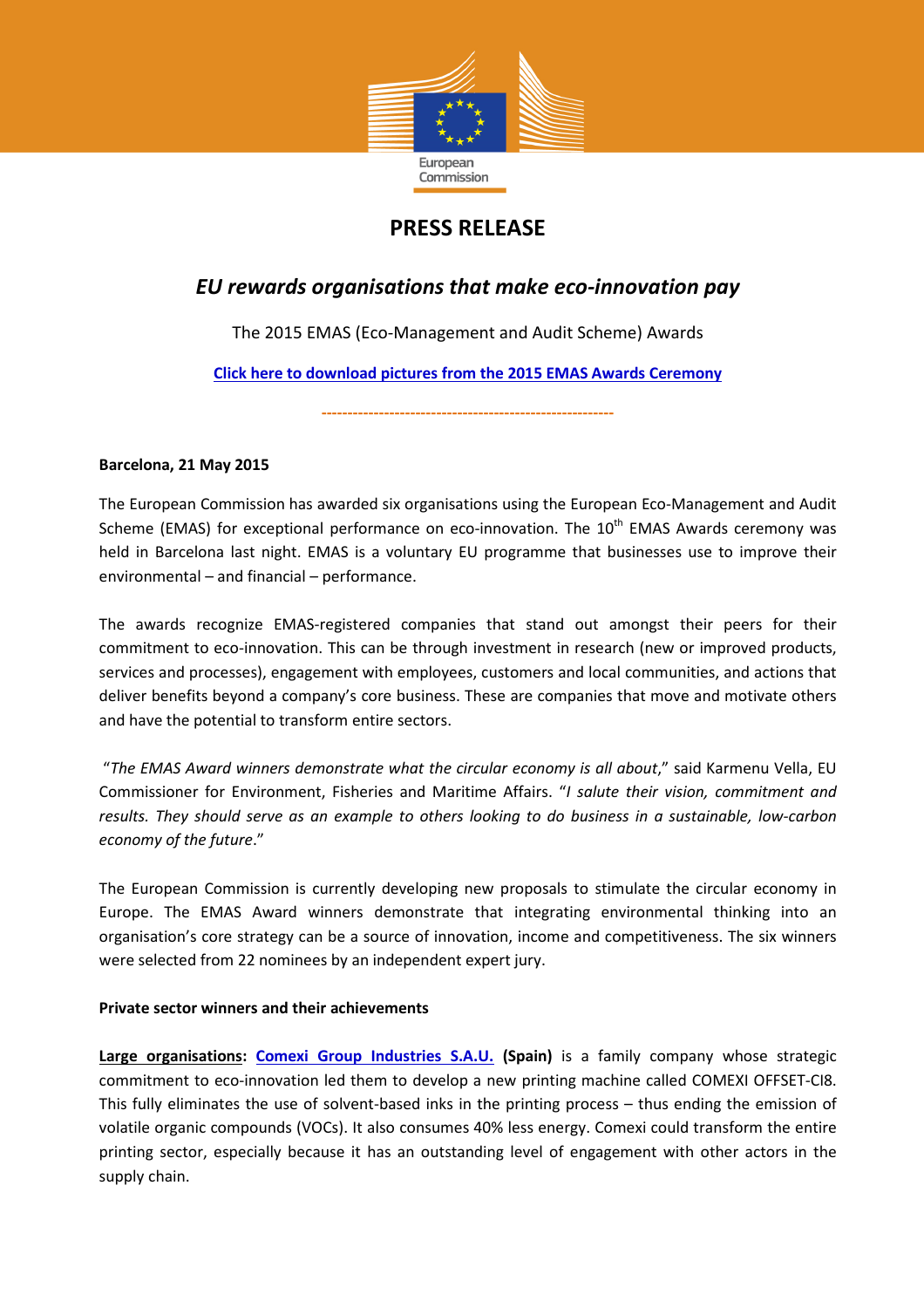**Medium-sized organisations: Metallbau Haslinger GmbH (Germany)** produces steel constructions and overhead cranes. It is on the way to becoming carbon neutral, despite its energy-intensive processes. Heat for space heating and powder coating is generated from wood chips, the electricity for fabrication comes from solar energy, and transport is partly through electric vehicles. Adjusting operations to match the availability of solar power requires impressive commitment from employees and management.

**Small organisations:** The **Seehotel Wiesler GmbH (Germany)** is a nature and wellness hotel on Lake Titisee in the southern Black Forest in Baden-Württemberg. For a small business, the extent of its activities and promotion is exceptional. Seehotel has developed a model for eco-tourism that has motivated 32 other hotels (plus a further 12 due this year) to join EMAS. Together, they constitute the "Nature Park Inns and Hotels Schwarzwald" group, co-founded by Seehotel's owner Mr Wiesler.

**Micro-organisations: La Page Original (Spain)** is a graphic design and visual communication studio with just three employees. It stands out for incorporating environmental criteria into all of its projects and therefore greening the buying behavior of its customers.

## **Public sector winners and their achievements**

**Large organisations**: **Landeskrankenanstalten – Betriebsgesellschaft (KABEG) (Austria)** owns and manages the five biggest public hospitals in southern Austria. It has radically reduced its environmental impact by cutting back on water consumption, switching to 100% green energy (including in-house solar power), more energy-efficient processes and buildings, and on-site electromobility. KABEG is impressive for the sheer range of its actions across all five sites, plus two research projects that take the benefits of eco-innovation beyond its core business.

**Small organisations:** The **Regional Centre for Water and Wastewater Management Co. (RCGW S.A.) (Poland)** is a European leader in the production and use of renewable energy in the water and wastewater sector. It produces 50% more energy than it needs every month from biogas. RCGW stands out amongst its peers for investment in innovative research and engagement with local communities. This is an outward-looking company with very professional, advanced green management.

### **Honorary mentions**

In addition to this year's six winners, two organisations have been given special recognition for their efforts on eco-innovation.

Medium-sized organisations: **Schulverein St Ursula (Austria)**, a school in Vienna, received an honorary mention for its engagement with students on environmental issues.

Large organisations: **Schaeffler Technologies AG & Co. KG (Germany)**, a global automotive and industrial supplier, received an honorary mention for its front-runner approach to implementing EMAS at global level: a total of 53 registered sites and the first EMAS registrations in China.